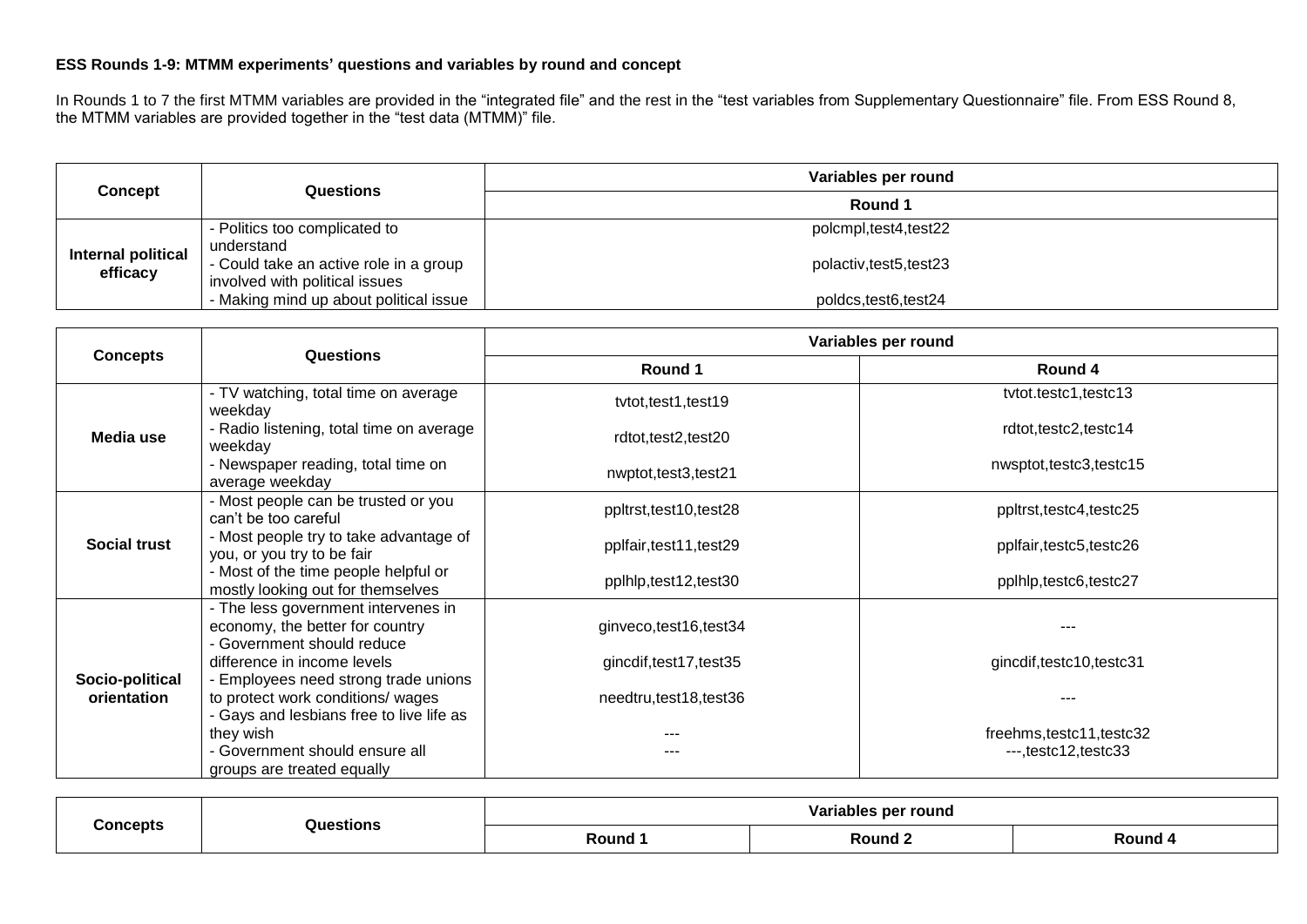| <b>Political trust in</b><br>institutions | - Trust in country's parliament<br>- Trust in the legal system<br>- Trust in the police<br>- Trust in politicians | trstprl,test13,test31<br>trstlgl,test14,test32<br>trstplc,test15,test33 | trstprl,testa25,testa38<br>trstlgl,testa26,testa39<br>trstplt,testa27,testa40 | trstprl,testc16,testc28<br>trstlgl,testc17,testc29<br>trstplc,testc18,testc30 |
|-------------------------------------------|-------------------------------------------------------------------------------------------------------------------|-------------------------------------------------------------------------|-------------------------------------------------------------------------------|-------------------------------------------------------------------------------|
| <b>Political</b><br>satisfaction          | How satisfied with the present state<br>of the economy in country                                                 | stfeco,test7,test25                                                     | stfeco,testa11,testa35                                                        | stfeco,testc7,testc19                                                         |
|                                           | - How satisfied with the national<br>government                                                                   | stfgov,test8,test26                                                     | stfgov,testa12,testa36                                                        | stfgov,testc8,testc20                                                         |
|                                           | - How satisfaction with the way<br>democracy works in country                                                     | stfdem,test9,test27                                                     | stfdem,testa13,testa37                                                        | stfdem.testc9.testc21                                                         |

|                              | Questions                                                                                                                  | Variables per round                                                             |  |
|------------------------------|----------------------------------------------------------------------------------------------------------------------------|---------------------------------------------------------------------------------|--|
| <b>Concepts</b>              |                                                                                                                            | Round 2                                                                         |  |
|                              | - Doctors keep whole truth from<br>patients                                                                                | dckptrt,testa05,testa28                                                         |  |
| Doctors social<br>distance   | - Regular general practitioner/ doctor<br>treat patients as equals                                                         | dctreql,testa06,testa29                                                         |  |
|                              | - Doctors discuss treatment with<br>patient before they decide                                                             | dcdisc,testa07,testa30                                                          |  |
| <b>Parents role</b>          | - Women should be prepared to cut<br>down on paid work for sake of family<br>- Men should take as much                     | wmcpwrk,testa08,testa22                                                         |  |
|                              | responsibility as women for home and<br>children                                                                           | mnrsphm,testa09,testa23                                                         |  |
|                              | - Men should have more right to job<br>than women when jobs are scarce                                                     | mnrgtjb,testa10,testa24                                                         |  |
|                              | - Total time people in home spend on<br>housework, hours typical weekday 1                                                 | hwktwd1,testa02,testa15                                                         |  |
| <b>Housework</b><br>division | - Part you spend of total time<br>housework on typical weekday 1                                                           | hwkpwd1,testa03,testa16                                                         |  |
|                              | - Part your partner spend of total time<br>housework on typical weekday                                                    | hwkpwdp,testa04,testa17                                                         |  |
| Job evaluation               | - Current job: variety in work<br>- Current job: job is secure<br>- Current job: health/ safety at risk<br>because of work | vrtywrk, testa 19, testa 32<br>jbscr,testa20,testa33<br>hlthrwk,testa21,testa34 |  |

| <b>Concepts</b> | Questions | Var<br>per round<br>uables. |  |
|-----------------|-----------|-----------------------------|--|
|                 |           | Round 3<br>.                |  |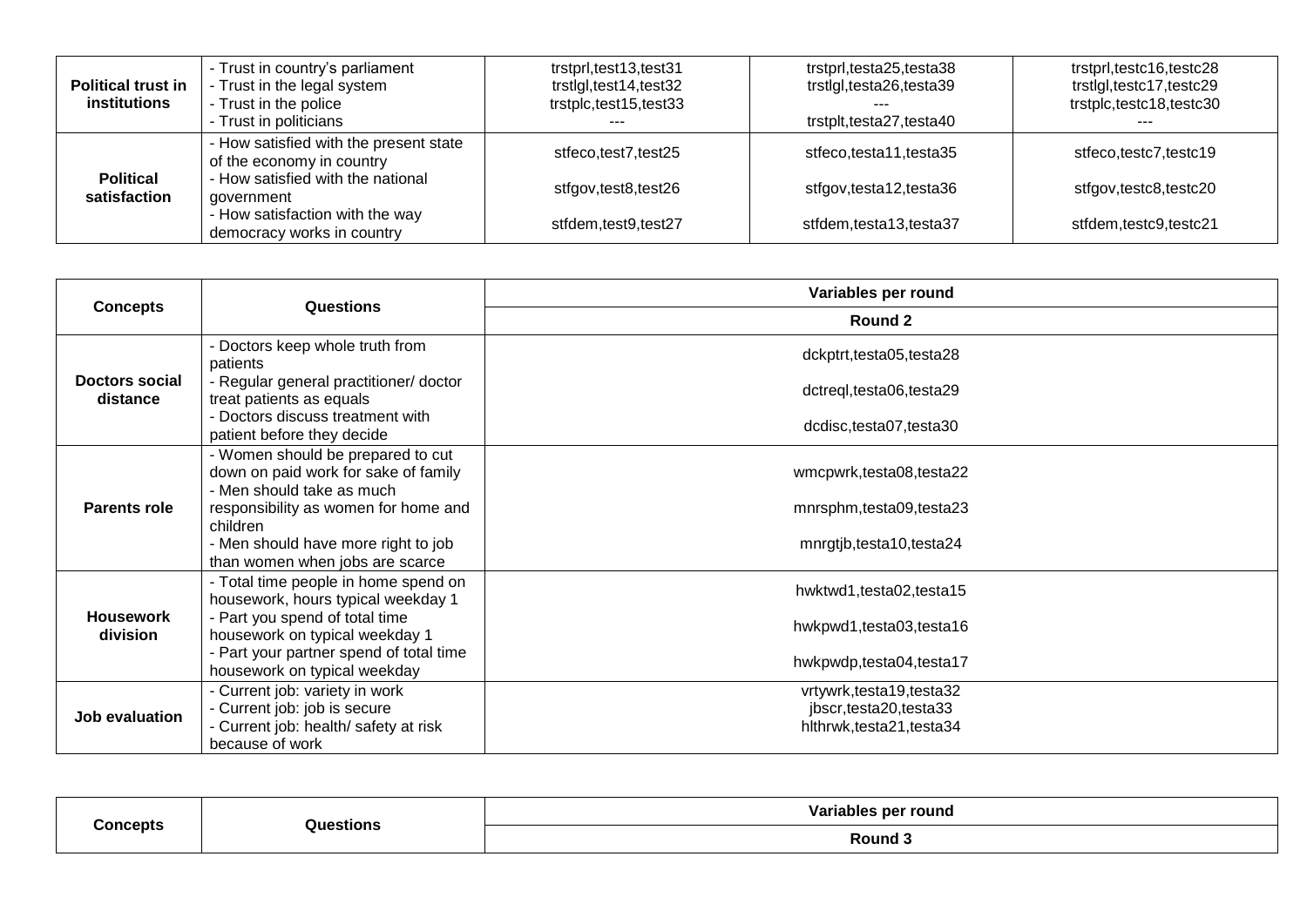|                                        | - Allow many/ few immigrants of same<br>race/ ethnic group as majority                                                | imsmetn,testb1,testb13,testb25                                                                   |
|----------------------------------------|-----------------------------------------------------------------------------------------------------------------------|--------------------------------------------------------------------------------------------------|
| <b>Attitudes toward</b><br>immigration | - Allow many/ few immigrants of<br>different race/ ethnic group from                                                  | imdfetn,testb2,testb14,testb26                                                                   |
|                                        | majority<br>- Allow many/ few immigrants from                                                                         | impcntr,testb3,testb15,testb26                                                                   |
|                                        | poorer countries outside Europe<br>- Immigration bad or good for country's                                            | Imbgeco,testb4,testb16,testb28                                                                   |
| <b>Evaluation of</b><br>immigration    | economy<br>- Country's cultural life undermined or<br>enriched by immigrants                                          | Imueclt, testb5.testb17, testb29                                                                 |
|                                        | - Immigrants make country worse or<br>better place to live                                                            | Imwbcnt,testb6,testb18,testb30                                                                   |
| Eudaimonic well-<br>being              | - Love learning new things<br>- Feel accomplishment from what I do<br>- Like planning and preparing for the<br>future | Irnnew,testb7,testb19,testb31<br>accdng,testb8,testb20,testb32<br>plprftr,testb9,testb21,testb33 |
| Social well-being                      | - Feel what I do in life is valuable and<br>worthwhile                                                                | dngval,testb10,testb22,testb34                                                                   |
|                                        | - There are people in my life who care<br>about me                                                                    | ppllfcr,testb11,testb23,testb35                                                                  |
|                                        | - Feel close to the people in local area                                                                              | ficipla,testb12,testb24,testb36                                                                  |

| Concept                 | Questions                                                                                                             | Variables per round            |
|-------------------------|-----------------------------------------------------------------------------------------------------------------------|--------------------------------|
|                         |                                                                                                                       | Round 4                        |
| Left-right<br>placement | - Self left-right placement<br>- Party most like left-right placement<br>- Party most dislike left-right<br>placement | Irscale, testc22, testc34      |
|                         |                                                                                                                       | $--$ , testc23, testc35        |
|                         |                                                                                                                       | $--$ , testc $24$ , testc $36$ |

|                                         | <b>Questions</b>                                                                                                                                                                                             | Variables per round                                                            |  |
|-----------------------------------------|--------------------------------------------------------------------------------------------------------------------------------------------------------------------------------------------------------------|--------------------------------------------------------------------------------|--|
| <b>Concepts</b>                         |                                                                                                                                                                                                              | Round 5                                                                        |  |
| <b>Compliance with</b><br>the law       | - How likely be caught if made<br>exaggerated or false insurance claim<br>- How likely to be caught if bought<br>something that might be stolen<br>- How likely to be caught if<br>committed traffic offence | insclct,testd10,testd19<br>bystict, testd11, testd20<br>trfoct,testd12,testd21 |  |
| <b>Trust in police</b><br>effectiveness | - How successful police are at<br>preventing crimes in country                                                                                                                                               | plcpvcr,testd4,testd13                                                         |  |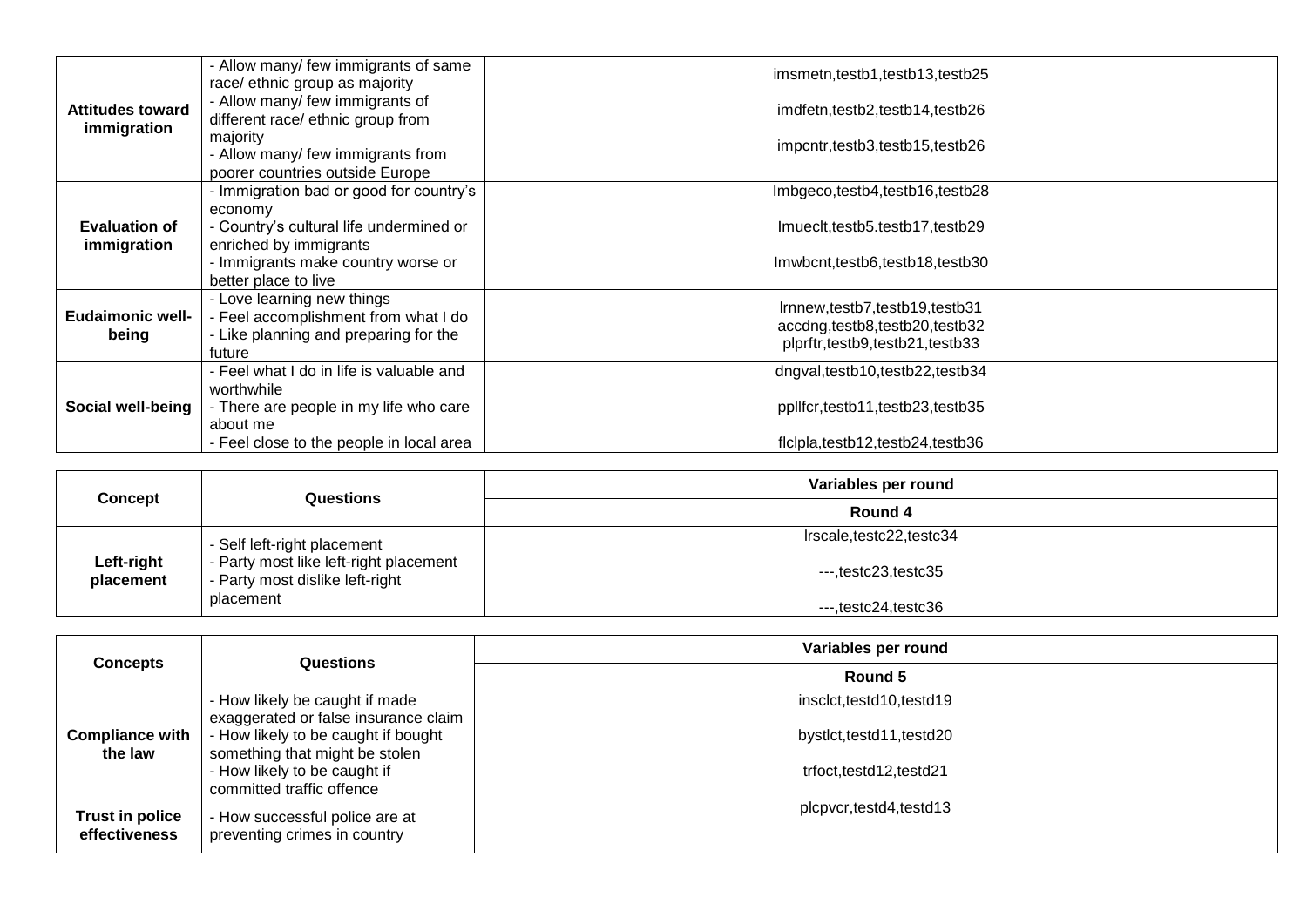|                                           | - How successful police are at<br>catching house burglars in country<br>- How quickly would police arrive at a | plccbrg, testd5, testd14<br>plcarcr, testd6, testd15 |
|-------------------------------------------|----------------------------------------------------------------------------------------------------------------|------------------------------------------------------|
|                                           | violent crime/ burglary scene near to<br>where you live                                                        |                                                      |
|                                           | - How often do police treat people in<br>country with respect                                                  | plcrspc,testd7,testd16                               |
| Trust in police<br>procedural<br>fairness | - How often do police make fair,<br>impartial decisions                                                        | plcfrdc,testd8,testd17                               |
|                                           | - How often do the police explain<br>their decisions and actions when                                          | plcexdc,testd9,testd18                               |
|                                           | asked                                                                                                          |                                                      |

|                                       | Questions                                                        | Variables per round                       |  |
|---------------------------------------|------------------------------------------------------------------|-------------------------------------------|--|
| <b>Concepts</b>                       |                                                                  | Round 6                                   |  |
|                                       | - Felt depressed, how often past                                 | fltdpr,teste4,teste13,teste25,teste34     |  |
| <b>Depressive</b><br>emotions         | week<br>- Sleep was restless, how often past<br>week             | slprl,teste5,teste14,teste26,teste35      |  |
|                                       | - Felt lonely, how often past week                               | fitini, teste6, teste15, teste27, teste36 |  |
| Engagement<br>during everyday<br>life | - Interested in what you are doing,<br>how much of the time      | intrst,teste1,teste10,teste22,teste31     |  |
|                                       | - Absorbed in what you are doing,<br>how much of the time        | absrbd,teste2,teste11,teste23,teste32     |  |
|                                       | - Enthusiastic about what you are<br>doing, how much of the time | enthstc.teste3.teste12.teste24.teste33    |  |

|                | Questions                                                                                                                                                                                                            | Variables per round                                                           |                                                    |  |
|----------------|----------------------------------------------------------------------------------------------------------------------------------------------------------------------------------------------------------------------|-------------------------------------------------------------------------------|----------------------------------------------------|--|
| <b>Concept</b> |                                                                                                                                                                                                                      | Round 6                                                                       | Round 9                                            |  |
| Understanding  | - In country opposition parties are<br>free to criticize the government<br>- In country the media are free to<br>criticize the government<br>- In country the media provide<br>citizens with reliable information to | oppcrgvc,teste7,teste16<br>medcrgvc,teste8,teste17<br>meprinfc,teste9,teste18 | $- - -$                                            |  |
| of democracy   | judge the government<br>- Governing parties are punished in<br>elections                                                                                                                                             | ---                                                                           | testhc32+testhi7,testhc35+testhi1,testhc38+testhi4 |  |
|                | - Government protects citizens                                                                                                                                                                                       |                                                                               | testhc33+testhi8,testhc36+testhi2,testhc39+testhi5 |  |
|                | against poverty<br>- Government explains its decisions<br>to voters                                                                                                                                                  | ---                                                                           | testhc34+testhi9,testhc37+testhi3,testhc40+testhi6 |  |